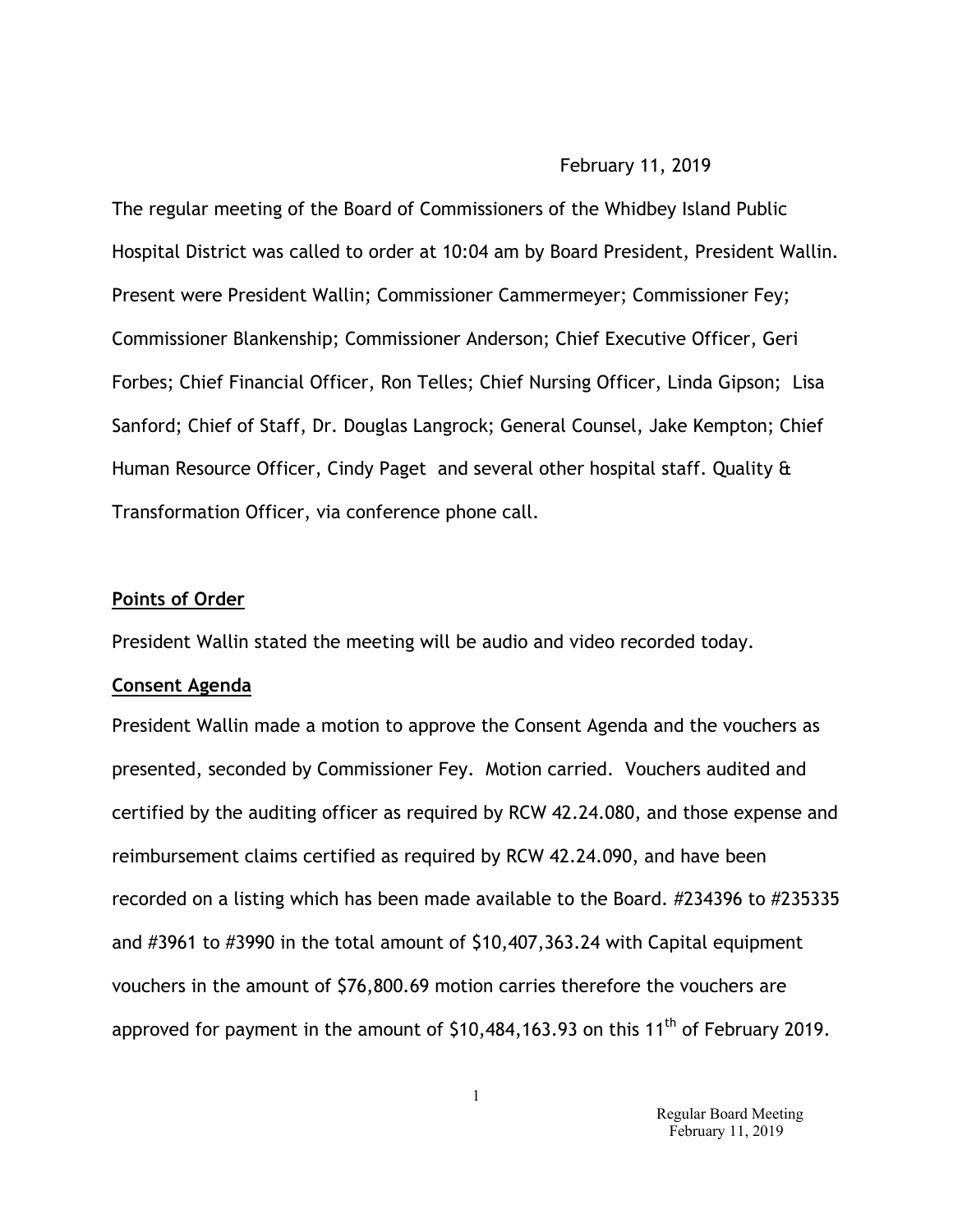## **General Public Comments**

• No Public Comment

# **Eide Bailly Presentation**

Ron Telles introduces Eide Bailly, sharing with the Board the Finance Committee reviewed the submitted request for qualifications for audit services at its last meeting. The Finance Committee voted and requested Eide Bailly to present to the Board for approval to take over our audit services.

Kevin Smith and Kristin O'Connor present themselves and their firm to the board. Kevin has been in the industry for 27 years, while Kristin has been practicing for 7 years, this team will be our primary contact with Eide Bailly.

- Eide Bailly has been serving clients for more than 100 years of this time they have remained one of the top 25 CPA firms in the nation
- Eide Bailly has 33 offices in 14 states which encompasses 2,000 partners and staff
- Eide Bailly covers their business resources which include both healthcare and government entities

• Eide Bailly currently serves nearly 40 of the 50 continental United States Commissioner Cammermeyer asked to explain the transition from one audit entity to Eide Bailly. Kevin assures the Board that the majority of the methods will be similar; however with a fresh set of eyes they may be asking more clarifying questions. Eide Bailly wants to build a partnership with our accounting team to establish a strong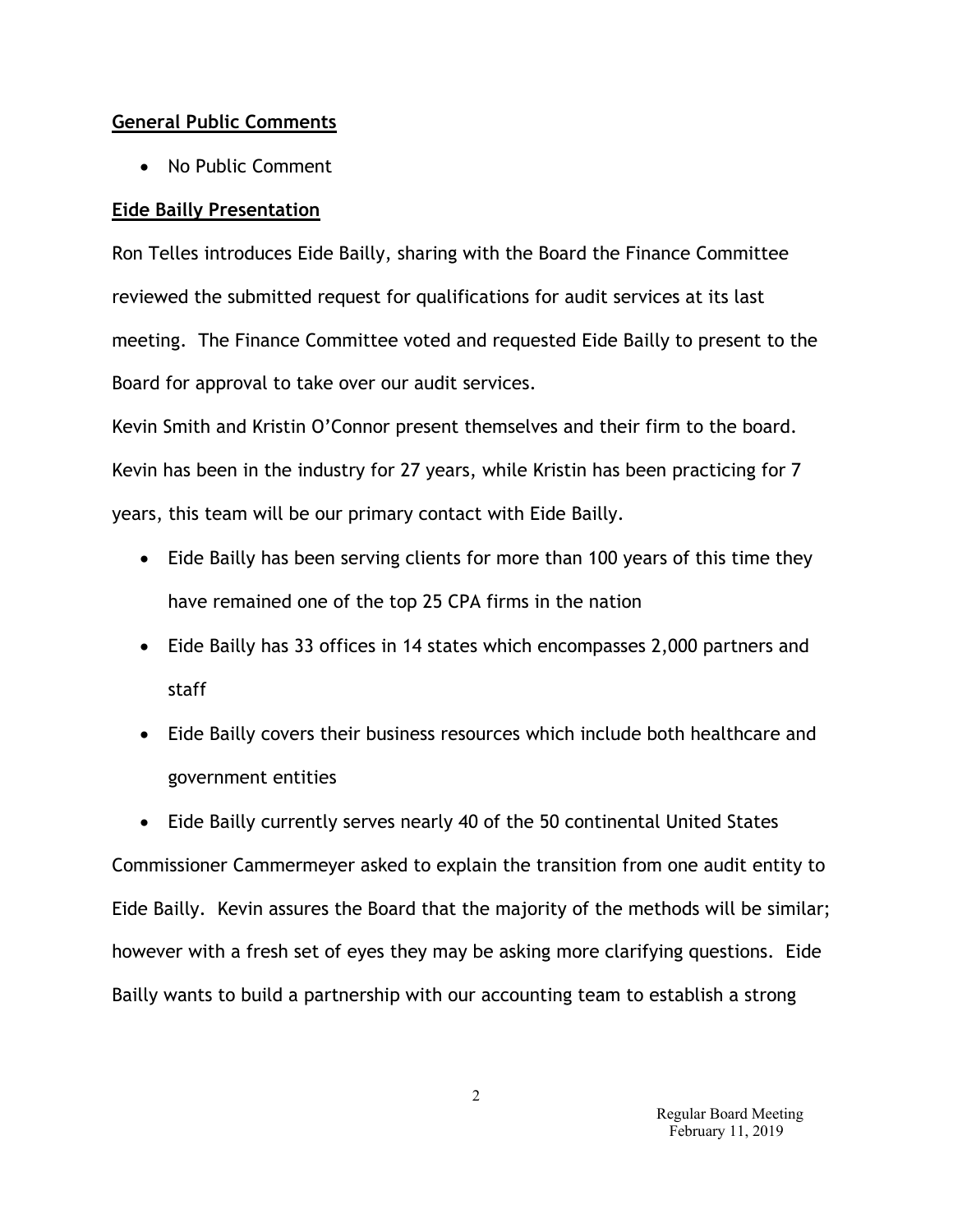relationship. They will additionally review previous years audits to get a full picture and clear understanding.

Commissioner Blankenship asks what the terms of an agreement would be? Ron Telles shares that the Finance Committee did an extensive review of the other firms, we are proposing to enter a three year fixed agreement with Eide Bailly.

Commissioner Fey made a motion to enter a three year agreement with Eide Bailly, seconded by Commissioner Anderson. Motion carried.

## **Nursing Update**

Lisa presented her updated clinical dashboard. Due to inclement weather the nursing team's priorities shifted from finishing this year-end report to ensuring an appropriate staffing plan and quality patient care. Lisa will present her full dashboard next month.

Lisa shares the following:

- Our discharge instruction numbers are better than previous years however this will be a goal to continue improvement in 2019
- Staff is struggling with hand washing observations, to clarify this is not an issue of actual hand washing, but rather of it being observed and documented
- We had a strong year of low surgery infections, with zero infections for a majority of the year, the last few months we had some issues related to our move. We have ironed these issues out and will be back down to zero infections in January.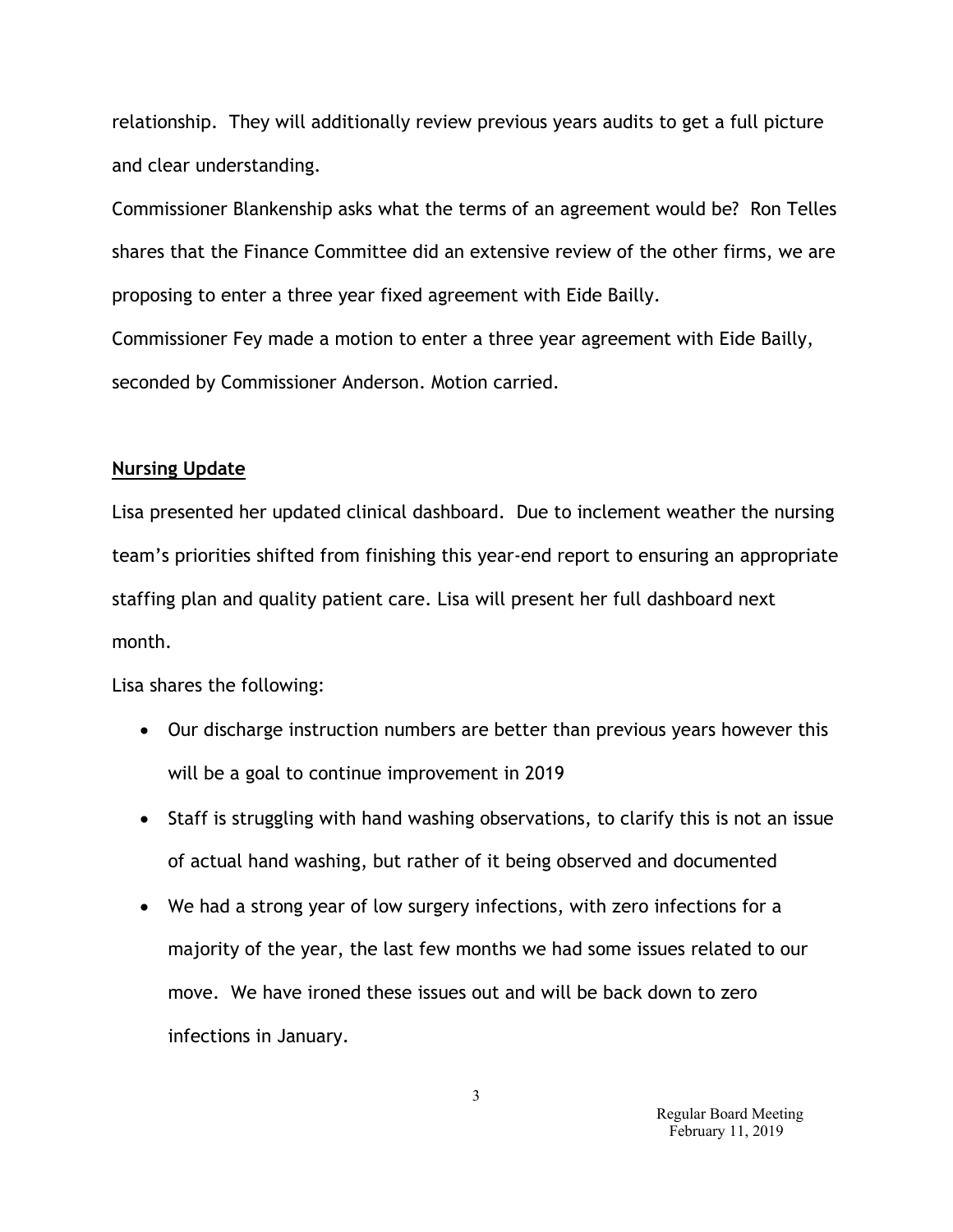- Our ED throughput has continued to be a challenging area; one change we are making to help alleviate our times will be different start times for providers and staff. We hope to staff up before the "bell curve" or influx of patients, enabling us to conquer long wait times.
- Falls are down this year, highlighting falls with serious injuries down significantly.
- We had a record year this year regarding hospital deliveries, with 252 deliveries this year. We have had terrific outcomes, and will continue to watch the volume in this category, as the navy has a large impact on this category.

Commissioner Cammermeyer asked that moving forward we share actual numbers to help quantify the shared percentile numbers.

Commissioner Blankenship asks if the ER and In-patient sepsis numbers could be split out, Commissioner Cammermeyer asks for Lisa to distinguish the difference between patients who present with Sepsis and patients whom develop sepsis.

Lisa clarifies the C-section rate is 23%, Lisa will bring back more data with comparisons to the state average.

## **Medical Staff Report**

Dr. Doug Langrock presented the following Initial Appointments: David Huddleston, MD, General Surgery Provisional Active Heidi Nicewarner, MD, Cardiology **Provisional Active** Gaila Palo, ARNP **Provisional Active** 

> Regular Board Meeting February 11, 2019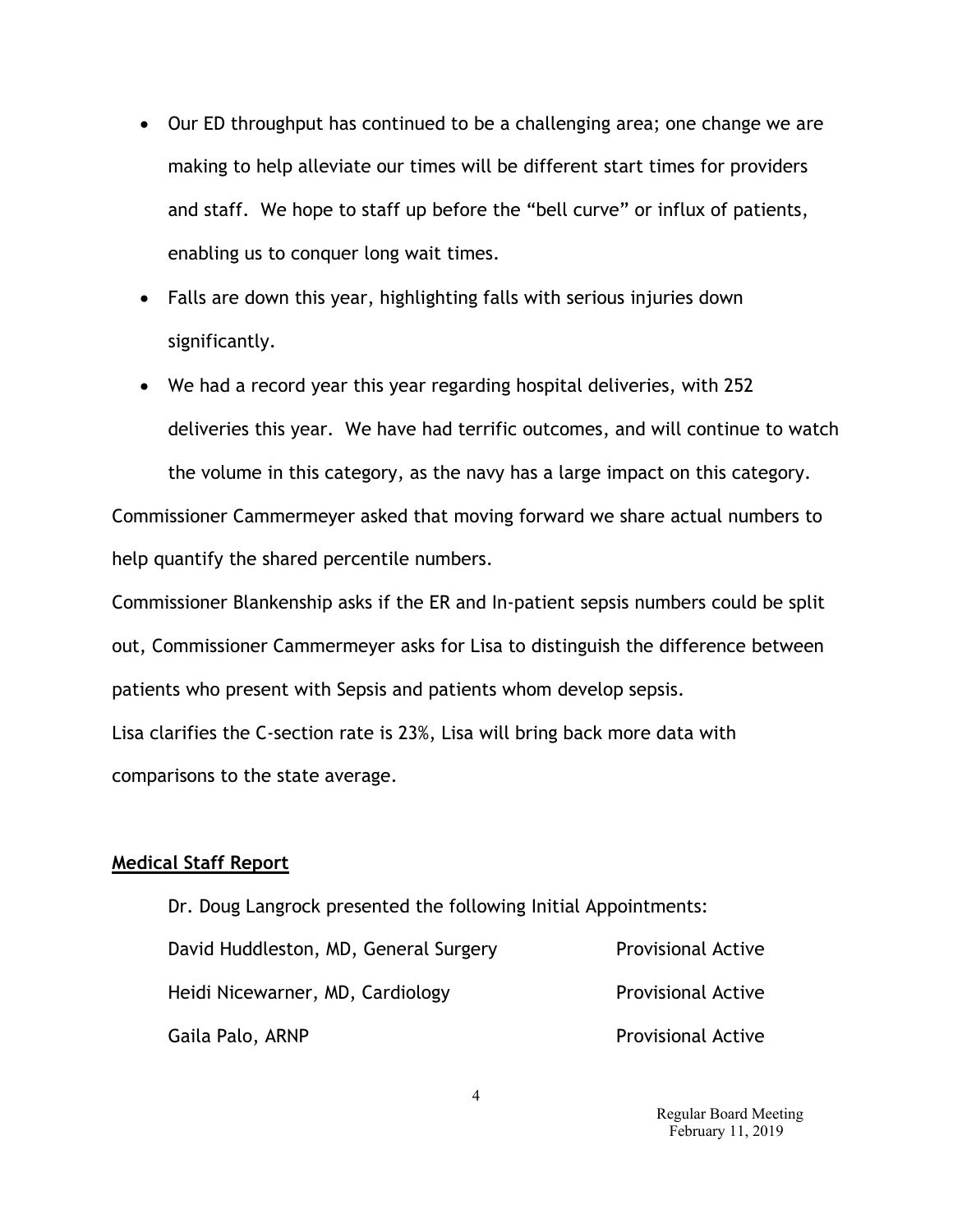Ruth Thomson, MD, Neurology **Provisional Active** Derek Clark, MD, Neurology entitled and the Provisional Active Tarvinder Singh, MD, Neurology **Provisional Active** Commissioner Anderson motioned to approve, seconded by Commissioner Blankenship. Motion Carried.

Dr. Doug Langrock presented the following Advancements:

Rebekah Montgomery, DNP, Family Practice Provisional Active to

Active

Kory Herrick, MD, Neurology entitled a Provisional Active to

Dennis Rochier, MD, Internal Medicine Provisional Active to

Active

James Bauer, MD, OBGYN Provisional Active to

Active Telemedicine

Provisional status extended for

30 days

Commissioner Cammermeyer motioned to approve, seconded by Commissioner Fey. Motion Carried.

Dr. Doug Langrock presented the following Reappointments:

| Nancy Clark, PA-C, Family Practice | Active                     |
|------------------------------------|----------------------------|
| Ben Harmon, MD, Radiology          | <b>Active Telemedicine</b> |

 Regular Board Meeting February 11, 2019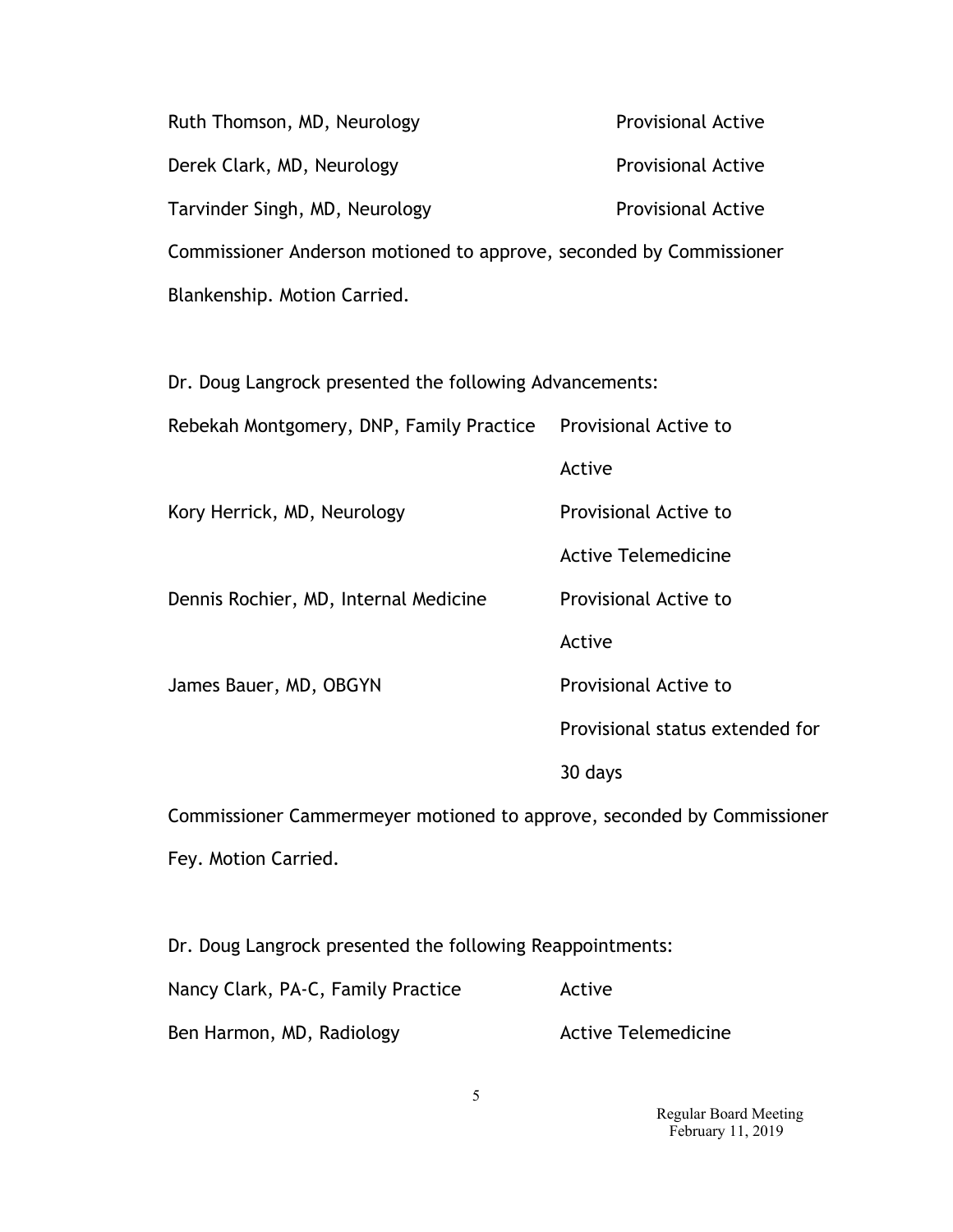| Elizabeth Hays, MD, Radiology     | <b>Active Telemedicine</b> |
|-----------------------------------|----------------------------|
| Kirk Myers, DO, Radiology         | <b>Active Telemedicine</b> |
| John Hoyt, MD, Pathology          | <b>Active Courtesy</b>     |
| Ryan Fortna, MD, Pathology        | <b>Active Courtesy</b>     |
| David Atkins, MD, Radiology       | <b>Active Telemedicine</b> |
| Samantha Lancaster, MD, Radiology | <b>Active Telemedicine</b> |
| Diane Nathan, MD, Radiology       | <b>Active Telemedicine</b> |
| Somnath Prabhu, MD, Radiology     | <b>Active Telemedicine</b> |
| Roderick Saxey, MD, Radiology     | <b>Active Telemedicine</b> |
| Brian Tryon, MD, Radiology        | <b>Active Telemedicine</b> |

Commissioner Fey motioned to approve, seconded by Commissioner Cammermeyer. Motion Carried.

Dr. Doug Langrock acknowledged the following resignation of privileges:

| Vicki Werve, ARNP, Family Practice    | 12/04/2018 |
|---------------------------------------|------------|
| Hannah Carlson, ARNP, Family Practice | 01/25/2019 |
| Helene Lhamon, MD, Emergency Medicine | 01/15/2019 |
| Michael Gravatt, MD, Family Medicine  | 12/28/2018 |

Dr. Langrock presents the Ensuring Appropriate Patient Care policy for approval.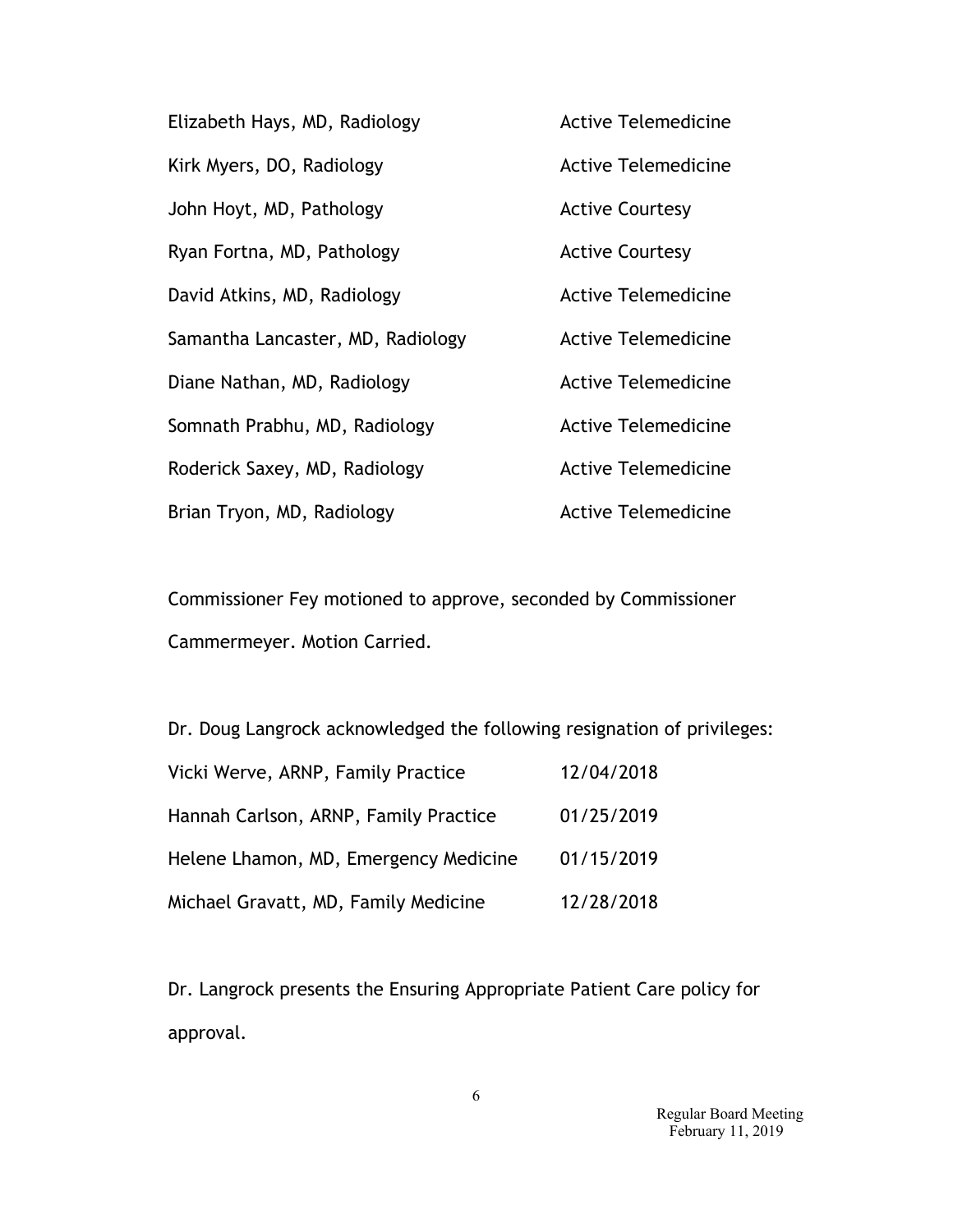Commissioner Cammermeyer motions to approve the Ensuring Appropriate Patient Care policy, seconded by Commissioner Blankenship. Motion carried.

Dr. Langrock highlights that the Medical Executive committee once again discussed WhidbeyHealth's pursuit of the USDA loan. The Medical Executive unanimously supported this early last year, as did the Medical Staff. Dr. Langrock solidifies that the Medical Executive Committee once again voted unanimously in support of this loan.

# **Human Resources Update**

Cindy presents to the board the year end Human Resource update:

- 62 days to jobs acceptance non-provider
- 22 days to job acceptance with providers
- Annualized turnover rate is up slightly this year
- Voluntary turnover rate was up for the fourth quarter to 6%
- New Employer, Military moves and personal reasons lead the pack in reasons for termination
- Leave of absence cases are down this quarter, for both continuous and intermittent. We did see a drop in continuous leave this year overall, while intermittent numbers were up this year
- Number of injuries are down this year, although the fourth quarter we did see a spike due to weather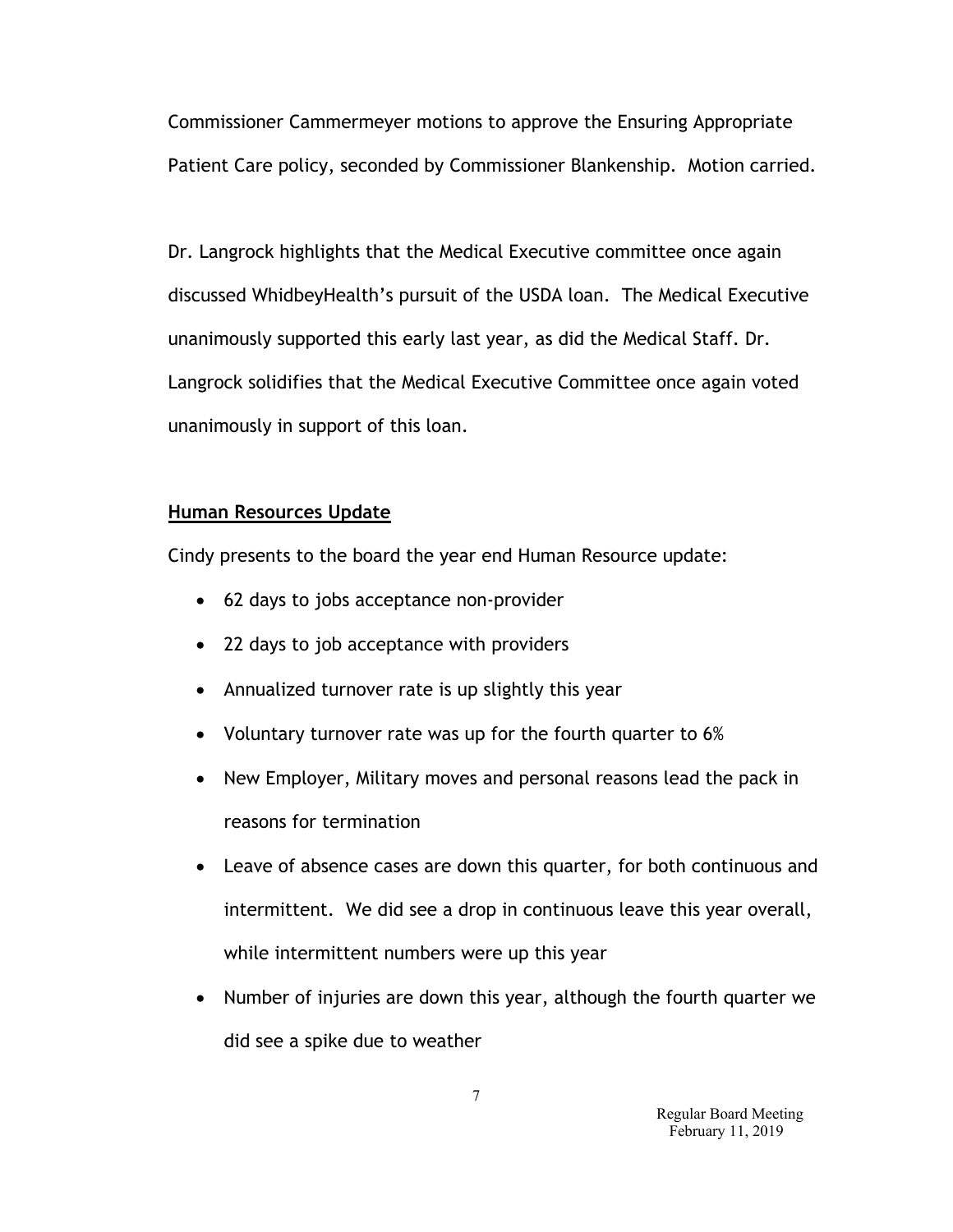• Current travelers reviewed, highlighting the complication with our ED as they have four travelers at this time. This is a piece of work Lisa and Cindy will be working on this year

Commissioner Blankenship asked if Cindy could present quarterly traveler data over the past two years, as the data presented is merely a snapshot. This will help the board understand which departments are utilizing the travelers and how we can work on filling these gaps.

## **Staff and Status Reports from Administration**

Geri Forbes, CEO reports with the following:

WhidbeyHealth is beginning its strategic planning and facility plan with an outside consultant, Jody Carona. Blue Room architecture has been selected to assist in the infrastructure planning. Senior leadership will be reviewing their goal successes from 2018 and tying their 2019 goals to the strategic plan.

Our leadership team is looking at creating a project management office to assist with the number of upcoming projects this year. More details on this office and transition next month.

Dr. Lee Roof will be retiring at the end of the month after 30 plus years of serving Whidbey Island. The Medical Staff is hosting a retirement party for Dr. Roof on March 8<sup>th</sup> at the Elks Lodge in Oak Harbor. This is an RSVP event only, if you plan on attending please speak with Heather Tenore in the Foundation.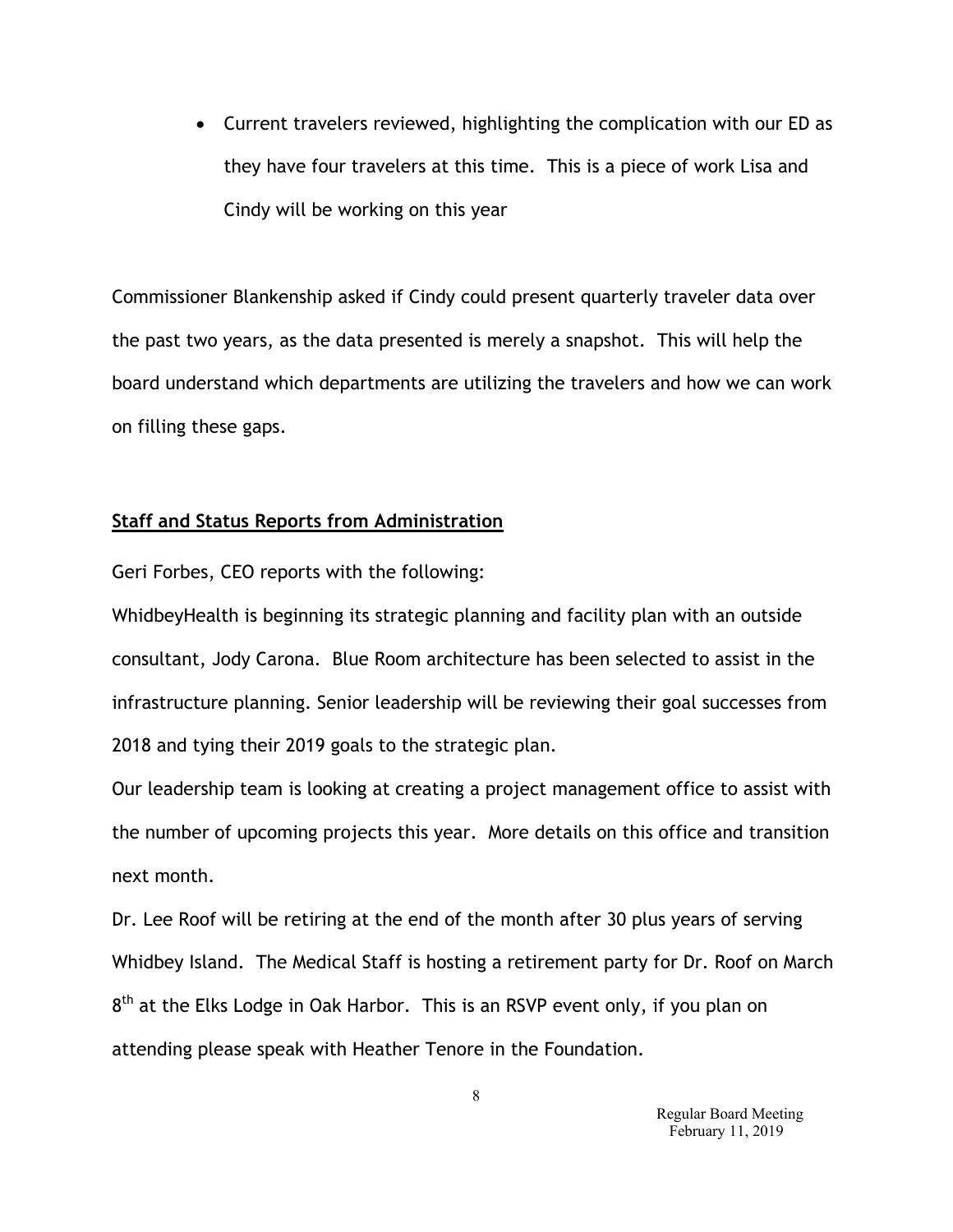As Lisa mentioned, our continued struggle with hand hygiene observations, we want to highlight the Med/Surg team who was recognized with a perfect score and best hand hygiene observations. The minimum required observations are 50/month, with the request to observe as many types of employees and spread out the observations over different times and days. We want to congratulate the Med/Surg team on their great work.

WhidbeyHealth Palliative Care provider, Carla Jolley, MN, ARNP, AOCN, CHPN spoke to the Oak Harbor Rotary Club recently about the importance of Advance Directives and what people would like to happen when they are no longer able to communicate. Carla and Dr. Jerald Sanders are eager to share this presentation with any group interested in learning more. Dr. Sanders has an upcoming talk tomorrow February  $12<sup>th</sup>$  in the Health Education Center about this very topic.

Geri reminds our board that the 2019 Linda Lee Martens Community Health Hero Award application is open. Nominations are due by April  $1<sup>st</sup>$ .

Save the date reminder for our annual Employee Recognition Celebration. Wednesday March  $20<sup>th</sup>$  from 2:00 to 3:30pm we will be recognizing our staff, please mark your calendars and join us for this special occasion.

Lastly, Allison Krizner, Bereavement Coordinator, has a series of Grief Support Group drop in sessions. The group meets the  $2^{nd}$  and  $4^{th}$  Wednesday of each month from 1:30-3:00pm in the Health Education Center. If you or someone you know would like to attend please feel free to join this group at any time.

> Regular Board Meeting February 11, 2019

9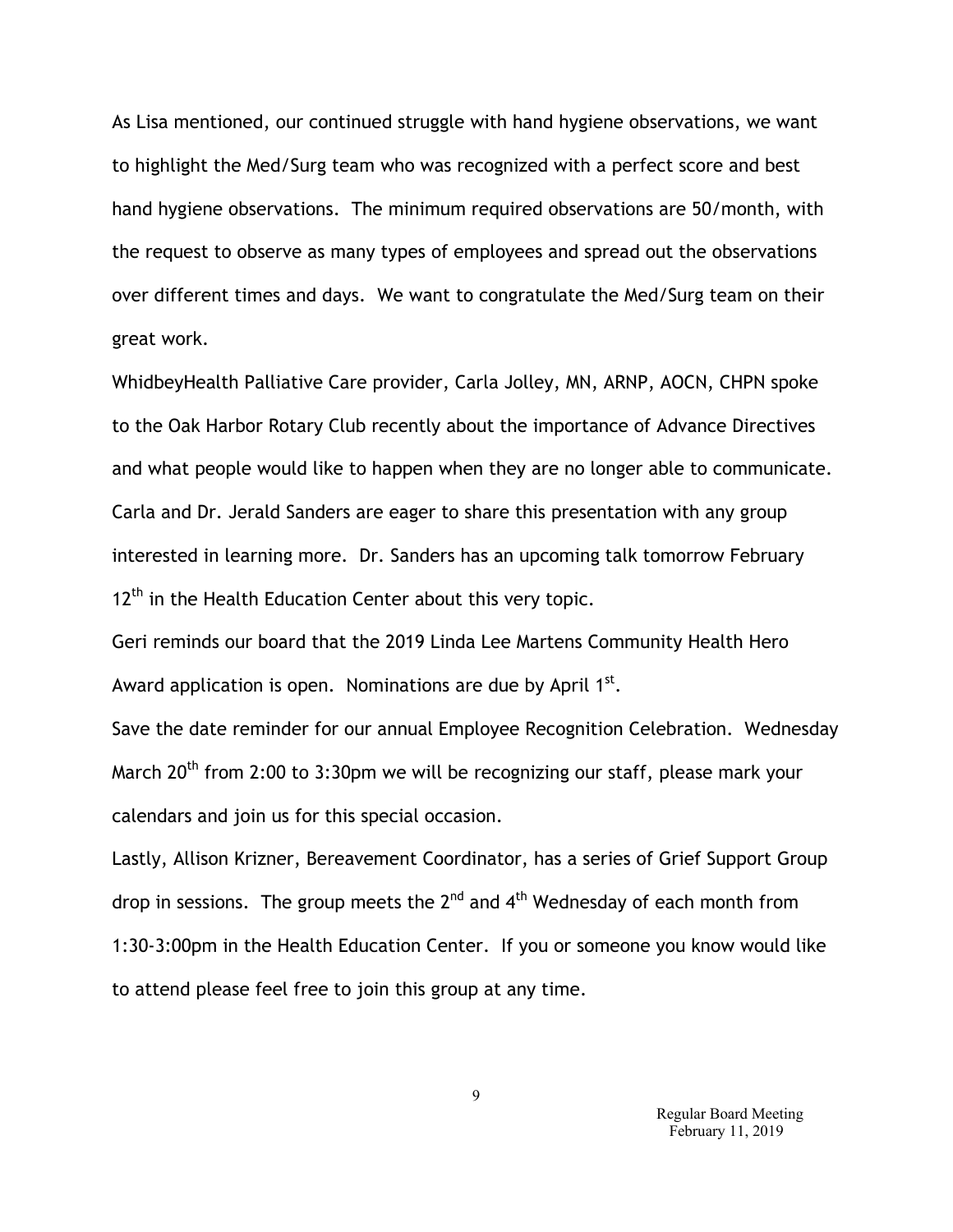## **Finance Update**

## **December Financials:**

Ron reviewed December Financials:

- 1. Clinic visits volumes dropped drastically in December partially attributed to the power outage which affected the whole Island and vacation leave for the holidays.
- 2. Women's Care saw the biggest drop of all the clinics.
- 3. MAC clinic visits are back on trend and stable
- 4. ER visits were on trend with last year
- 5. Surgeries were the lowest number of surgeries in at least two years
- 6. MRI was down from last month while CT scan shot up
- 7. Patient days and discharges were low again this month
- 8. Ron reviewed a 5 year trend on Surgeries, MRI, CT scan, ER visits, clinic visits, discharges and patient days the trend has dropped nearly every year since 2013. We will be looking at difference in practice around more surgeries being driven to outpatient. ER visits and clinic visits have grown over the last five years. MRI numbers have been on a downward trend while CT has stayed stable. Surgeries have dropped catastrophically over the last year.
- 9. Compensation was significantly higher in December and supplies were also up.
- 10.Year-end balance sheet reviewed in detail
- 11.Net operating income and days cash on hand discussed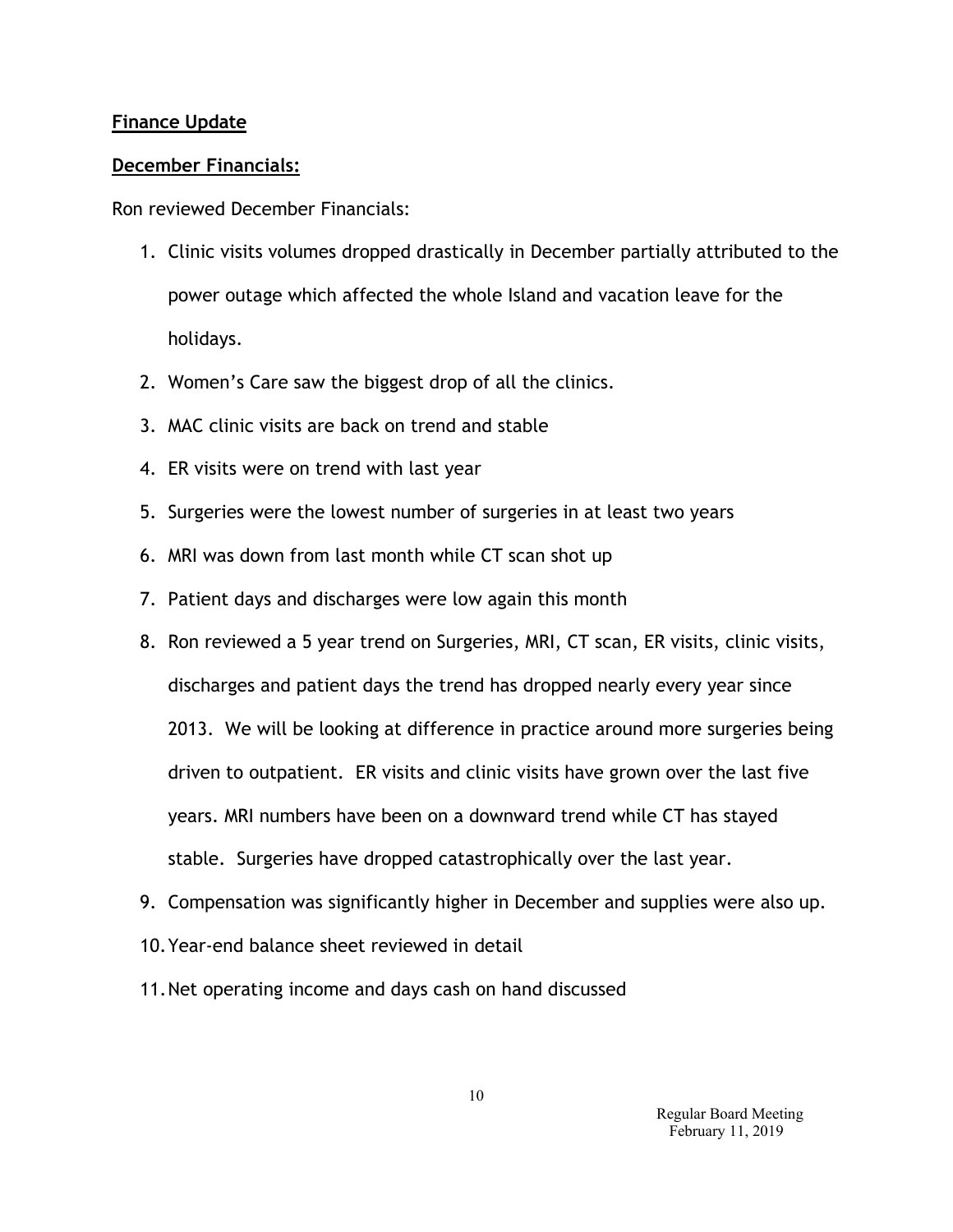## **Board Items**

President Ron Wallin announces the Board will now proceed into Executive Session at 11:33 am for about 45 minutes. Current or potential litigation. RCW 42.30.110 (1)(i)

Executive Session ends at 12:38pm.

Ron Wallin asks that Resolution 392- Surplus Real Property, be placed on hold and discussed at a later date.

Commissioner Fey motioned to table Resolution 392, seconded by

Commissioner Cammermeyer. Motion Carried.

Jake Kempton presents Resolution 393-Surplus Property.

Commissioner Cammermeyer motioned to approve Resolution 393 Surplus

Property, seconded by Commissioner Blankenship. Motion Carried.

## **Agenda Items For Next Board Meeting**

President Wallin noted for the next Board meeting:

Next Board meeting will be held Monday, March 11th at 7:00 am.

## **Adjournment**

There being no further business, Commissioner Cammermeyer called for a motion to adjourn, seconded by Commissioner Anderson to adjourn the meeting at 12:45 am. Motion carried.